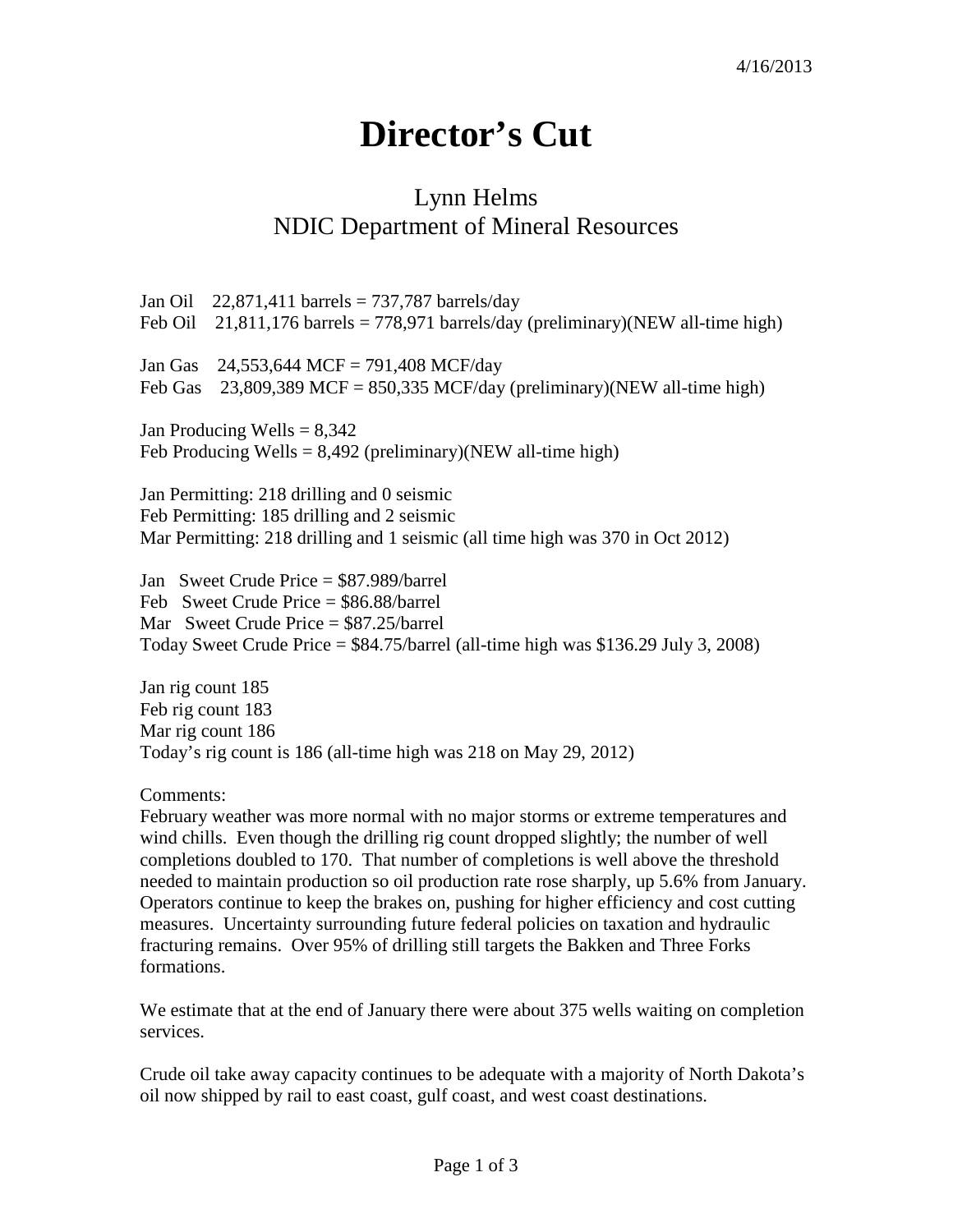Rig count in the Williston basin is stable. Utilization rate for rigs capable of  $+20,000$  feet is steady at about 85% and for shallow well rigs (drill to 7,000 feet or less) utilization remains about 60%.

Drilling permit activity was up significantly in March, returning to normal. We have a sufficient permit inventory to accommodate multi-well pads, the inability to constructing locations during load restrictions, and the time required to publish hydraulic fracturing rules if required.

The number of rigs actively drilling on federal surface in the Dakota Prairie Grasslands is up sharply to 4.

The number of rigs drilling on the Fort Berthold Reservation is down 1 to 27 with 10 on fee lands and 17 on trust lands. There are now 857 active wells (96 on trust lands  $& 761$  on fee lands) Producing 127,183 barrels of oil per day  $(5,140)$  from trust lands  $\&$  120,675 from fee lands) 133 wells are waiting on completion

297 approved drilling permits (227 on trust lands & 70 on fee lands)

2,495 additional potential future wells (2,182 on trust lands & 313 on fee lands)

Seismic activity is steady with 3 surveys active/recording, 1 remediating, 1 suspended, and 7 permitted. There are now 4 buried arrays in North Dakota for monitoring and optimizing hydraulic fracturing.

North Dakota leasing activity is very slow, mostly renewals and top leases in the Bakken - Three Forks area.

Construction of processing plants and gathering systems was virtually at a standstill until after spring thaw. US natural gas storage is down to 4% below the five-year average indicating the price has bottomed, but low prices are still expected for the foreseeable future. Natural gas production increased 7.4% versus the 5.6% increase in oil production. This is consistent with the Bentek study that shows gas oil ratios increasing as wells age. North Dakota shallow gas exploration is not economic at near term gas prices.

Natural gas delivered to Northern Border at Watford City is up to \$3.69/MCF. This results in a current oil to gas price ratio of 23 to 1, but the high liquids content makes gathering and processing of Bakken gas economic. Additions to gathering and processing capacity are not keeping up, so the percentage of gas flared rose to 30.4%. The historical high was 36% in September 2011.

Draft BLM regulations for hydraulic fracturing on federal lands were published last year. BLM received over 170,000 comments and has withdrawn the rule. A new proposed rule has been sent to OMB and is expected to be published second quarter 2013.